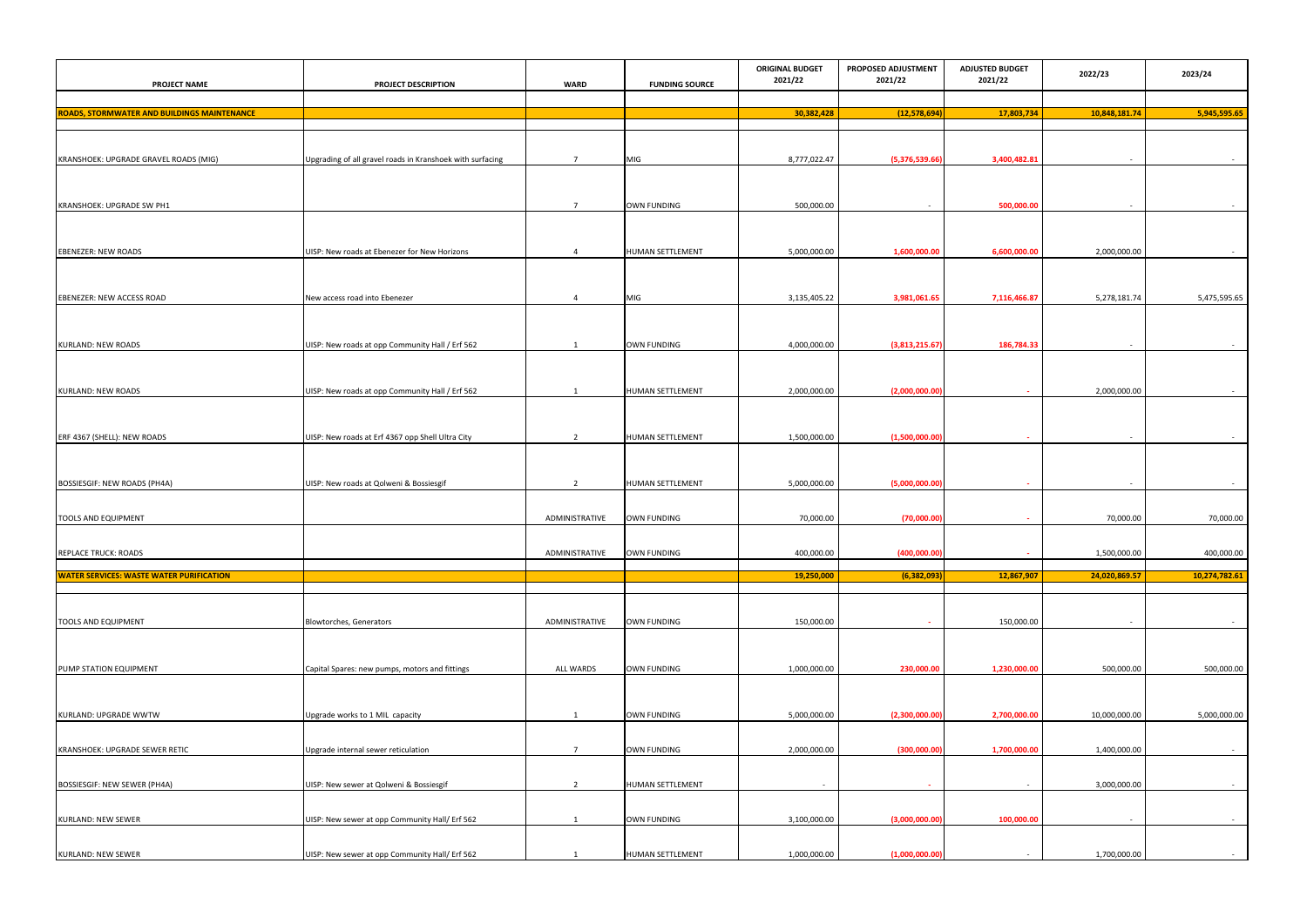| <b>EBENEZER: NEW SEWER</b>                                     | UISP: New sewer at Ebenezer for New Horizons                                                    | $\overline{4}$                   | HUMAN SETTLEMENT                         | 1,500,000.00            | 500,000.00                  | 2,000,000.00 | 3,500,000.00            |                         |
|----------------------------------------------------------------|-------------------------------------------------------------------------------------------------|----------------------------------|------------------------------------------|-------------------------|-----------------------------|--------------|-------------------------|-------------------------|
|                                                                |                                                                                                 |                                  |                                          |                         |                             |              |                         |                         |
|                                                                |                                                                                                 |                                  |                                          |                         |                             |              |                         |                         |
| ERF 4367 (SHELL): NEW SEWER                                    | UISP: New sewer at Erf 4367 opp Shell Ultra City                                                |                                  | <b>HUMAN SETTLEMENT</b>                  | 1,000,000.00            | (1,000,000.00)              |              |                         |                         |
|                                                                |                                                                                                 |                                  |                                          |                         |                             |              |                         |                         |
|                                                                |                                                                                                 |                                  |                                          |                         |                             |              |                         |                         |
| PIESANGS VALLEY PUMP STATIONS                                  | New Panel, refurbish pipework, refurbish genset                                                 | $\overline{2}$                   | <b>OWN FUNDING</b>                       | 2,700,000.00            | $\sim$                      | 2,700,000.00 | $\sim$                  |                         |
|                                                                |                                                                                                 |                                  |                                          |                         |                             |              |                         |                         |
|                                                                |                                                                                                 |                                  |                                          |                         |                             |              |                         |                         |
| KWA-NOKUTHULA: UPGRADE BULK SEWER                              | New bulk outfall sewer to accommodate new developments                                          | -5                               | MIG                                      |                         |                             |              | 3,920,869.57            | 4,774,782.61            |
| GANSEVALLEI: WASTE WATER PLANT-CAPITAL REPLACEMENTS            | New MMCC Panel                                                                                  | <b>ALL WARDS</b>                 | <b>OWN FUNDING</b>                       | 1,800,000.00            | (230,000.0)                 | 1,570,000.00 | $\sim$                  |                         |
| MODIFICATION :NEW JETTING TRUCK PUMP                           | Modification of New Jetting Truck Pump                                                          | <b>ALL WARDS</b>                 | <b>OWN FUNDING</b>                       |                         | 400,000.0                   | 400,000.00   | <b>Contract</b>         |                         |
| REPLACEMENT OF PUMPS & MOTORS                                  | Pumpstation 19 Refurbishment                                                                    | $\overline{2}$                   | <b>OWN FUNDING</b>                       | $\sim$                  | 317,906.9                   | 317,906.9    |                         |                         |
| <b>ELECTRICAL AND MECHANICAL ENGINEERING SERVICES</b>          |                                                                                                 |                                  |                                          | 9,282,452               | 1,862,064                   | 11,144,516   | 10,050,000.00           | 9,760,000.00            |
|                                                                |                                                                                                 |                                  |                                          |                         |                             |              |                         |                         |
|                                                                |                                                                                                 |                                  |                                          |                         |                             |              |                         |                         |
|                                                                |                                                                                                 |                                  |                                          |                         |                             |              |                         |                         |
| <b>TOOLS AND EQUIPMENT</b>                                     | Testers and ladders for electricians                                                            | ADMINISTRATIVE                   | <b>OWN FUNDING</b>                       | 100,000.00              | $\sim$                      | 100,000.00   | 100,000.00              | 100,000.00              |
|                                                                |                                                                                                 |                                  |                                          |                         |                             |              |                         |                         |
|                                                                | Capital spares: replace defective mini-subs and transformer                                     |                                  |                                          |                         |                             |              |                         |                         |
| PLETT: ASSET REPLACEMENT                                       | and RMUs in all areas - R500k                                                                   | ADMINISTRATIVE                   | <b>OWN FUNDING</b>                       | 2,328,616.00            | $\sim$                      | 2,328,616.00 | 2,350,000.00            | 2,350,000.00            |
|                                                                |                                                                                                 |                                  |                                          |                         |                             |              |                         |                         |
| UPGRADING OF STREETLIGHTS                                      | Capital spares: Replace head fittings and poles                                                 | <b>ALL WARDS</b>                 | <b>OWN FUNDING</b>                       | 137,358.83              | (137, 358.83)               |              | 500,000.00              | 500,000.00              |
|                                                                |                                                                                                 |                                  |                                          |                         |                             |              |                         |                         |
|                                                                |                                                                                                 |                                  |                                          |                         |                             |              |                         |                         |
| PLETT: NEW STREETLIGHTS                                        | Odlands & Longships, Beacon Isle Rd                                                             | $\overline{2}$                   | <b>OWN FUNDING</b>                       | 1,162,641.17            | (88, 149.00)                | 1,074,492.17 | 1,090,000.00            | 800,000.00              |
|                                                                |                                                                                                 |                                  |                                          |                         |                             |              |                         |                         |
| KURLAND: SPORTSFIELD FLOODLIGHTS                               | Upgrade floodlights at soccer field in Kurland                                                  | 1                                | <b>OWN FUNDING</b>                       | 250,000.00              | $\sim$ $-$                  | 250,000.00   | $\sim$ $-$              |                         |
|                                                                |                                                                                                 |                                  |                                          |                         |                             |              |                         |                         |
|                                                                |                                                                                                 |                                  |                                          |                         |                             |              |                         |                         |
|                                                                |                                                                                                 |                                  |                                          |                         |                             |              |                         |                         |
| NEW MV SUPPLY: SS FERDINAND - NH                               | Masterplan: Two additional switchgear at New dedicated 3 x 18                                   | ADMINISTRATIVE                   | <b>OWN FUNDING</b>                       | 536,800.00              | $\sim$ $-$                  | 536,800.00   | $\sim$ $-$              |                         |
|                                                                |                                                                                                 |                                  |                                          |                         |                             |              |                         |                         |
|                                                                |                                                                                                 |                                  |                                          |                         |                             |              |                         |                         |
| EBENEZER BULK INFRASTRUCTURE PORTION 20                        | Install new link cable to Northern Link of New Horizons                                         | $\overline{4}$                   | <b>INEP</b>                              | 3,695,652.17            | $\sim$ $-$                  | 3,695,652.17 | 5,000,000.00            | 5,000,000.00            |
|                                                                |                                                                                                 |                                  |                                          |                         |                             |              |                         |                         |
| <b>SCADA SYSTEMS</b>                                           | Master Plan Project: Supply and Install Scada Systems at SS1, K                                 | <b>ALL WARDS</b>                 | <b>OWN FUNDING</b>                       | 450,000.00              | (250,000.00)                | 200,000.00   | 450,000.00              | 450,000.00              |
|                                                                |                                                                                                 |                                  |                                          |                         |                             |              |                         |                         |
|                                                                |                                                                                                 |                                  |                                          |                         |                             |              |                         |                         |
| OFFICE FURNITURE AND EQUIPMENT<br>REPLACE FAULTY MV METER UNIT | Office Furniture and Equipment<br>this is for Checkers center. We are not measuring consumption | ADMINISTRATIVE<br>$\overline{2}$ | <b>OWN FUNDING</b><br><b>OWN FUNDING</b> | 60,000.00<br>561,384.00 | (60,000.00)<br>(187, 128.0) | 374,256.00   | 20,000.00<br>540,000.00 | 20,000.00<br>540,000.00 |
| <b>QOLWENI ELECTRIFICATION</b>                                 | 169 Top Structures to be electrified within this Financial year, II                             | $\overline{\mathbf{3}}$          | <b>OWN FUNDING</b>                       |                         | 2,584,700.0                 | 2,584,700.00 | $\sim$                  |                         |
|                                                                |                                                                                                 |                                  |                                          |                         |                             |              |                         |                         |
| <b>WATER SERVICES: WATER DISTRIBUTION</b>                      |                                                                                                 |                                  |                                          | 17,638,877              | (1,670,300)                 | 15,968,577   | 22,493,168.82           | 13,511,115.93           |
|                                                                |                                                                                                 |                                  |                                          |                         |                             |              |                         |                         |
| <b>TOOLS AND EQUIPMENT</b>                                     | <b>GENERAL TOOLS &amp; EQUIPMENT</b>                                                            | ADMINISTRATIVE                   | <b>OWN FUNDING</b>                       | 500,000.00              | $\sim$                      | 500,000.00   | 250,000.00              | 150,000.00              |
|                                                                |                                                                                                 |                                  |                                          |                         |                             |              |                         |                         |
|                                                                |                                                                                                 |                                  |                                          |                         |                             |              |                         |                         |
| PUMP STATION EQUIPMENT                                         | Capital Spares: new pumps, motors and fittings                                                  | ALL WARDS                        | <b>OWN FUNDING</b>                       | 700,000.00              | $\sim$                      | 700,000.00   | 150,000.00              | 150,000.00              |
|                                                                |                                                                                                 |                                  |                                          |                         |                             |              |                         |                         |
|                                                                |                                                                                                 |                                  |                                          |                         |                             |              |                         |                         |
| <b>KURLAND: UPGRADE WTW</b>                                    | UPGRADE WORKS FROM 0.6 TO 1.2MI                                                                 |                                  | <b>OWN FUNDING</b>                       | 3,000,000.00            |                             | 3,000,000.00 | 2,000,000.00            | 3,000,000.00            |
|                                                                |                                                                                                 |                                  |                                          |                         | $\sim$                      |              |                         |                         |
|                                                                |                                                                                                 |                                  |                                          |                         |                             |              |                         |                         |
| <b>BOSSIESGIF: NEW WATER (PH4A)</b>                            | UISP: New water at Qolweni & Bossiesgif                                                         |                                  | HUMAN SETTLEMENT                         | 2,000,000.00            | (2,000,000.00)              |              |                         |                         |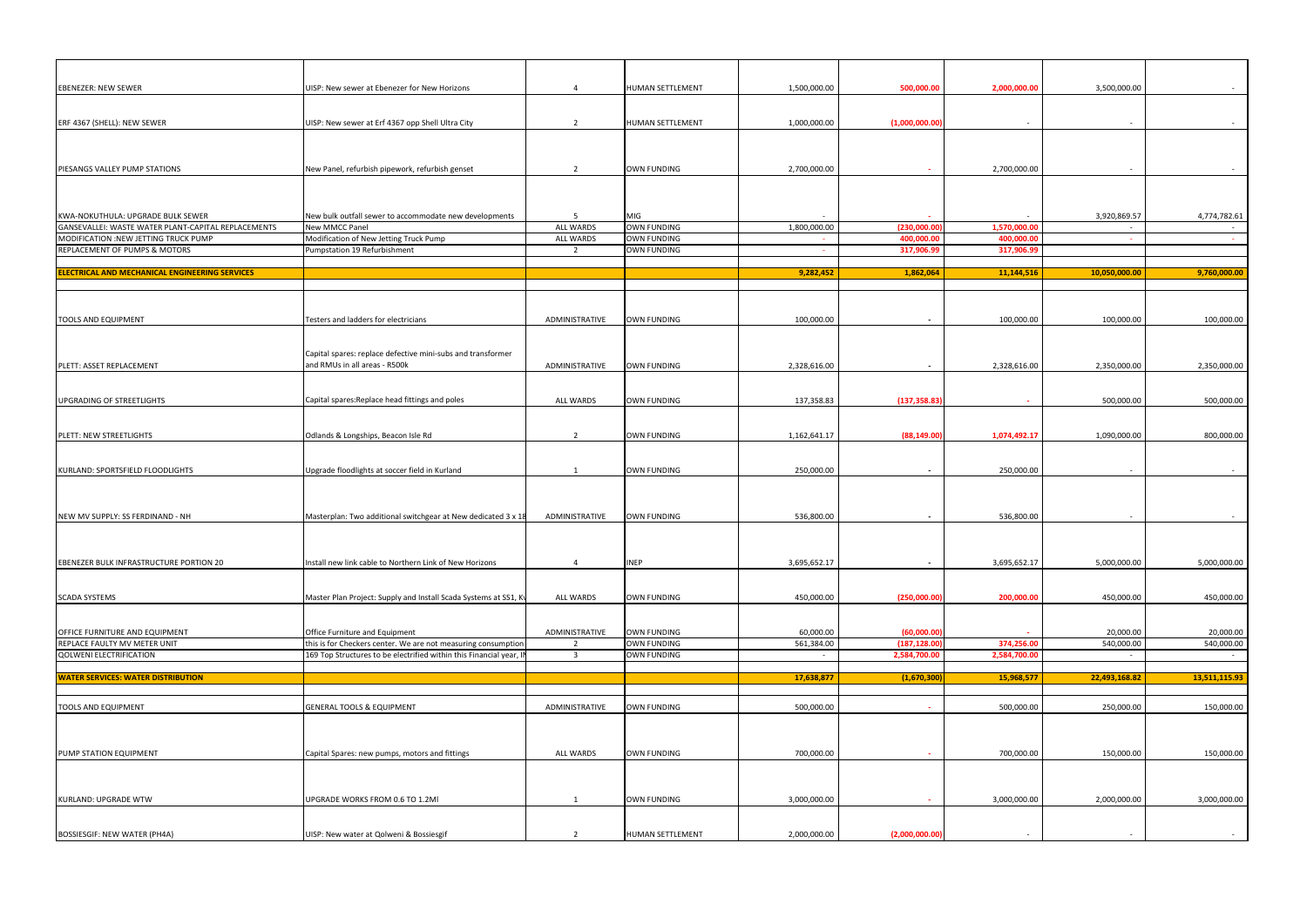| <b>KURLAND: NEW WATER</b>                                | UISP: New water at opp Community Hall/Erf 562                   | $\overline{1}$              | <b>HUMAN SETTLEMENT</b>                  | 1,000,000.00             | (1,000,000.00)                  |                           |                |                 |
|----------------------------------------------------------|-----------------------------------------------------------------|-----------------------------|------------------------------------------|--------------------------|---------------------------------|---------------------------|----------------|-----------------|
|                                                          |                                                                 |                             |                                          |                          |                                 |                           |                |                 |
|                                                          |                                                                 |                             |                                          |                          |                                 |                           |                |                 |
| <b>EBENEZER: NEW WATER</b>                               | UISP: New water at Ebenezer for New Horizons                    | -4                          | <b>HUMAN SETTLEMENT</b>                  | 2,000,000.00             | 610,000.00                      | 2,610,000.00              | 2,000,000.00   |                 |
|                                                          |                                                                 |                             |                                          |                          |                                 |                           |                |                 |
|                                                          |                                                                 |                             |                                          |                          |                                 |                           |                |                 |
|                                                          |                                                                 |                             |                                          |                          |                                 |                           |                |                 |
| PLETT WTW: NEW PUMP STATION                              | New clear water pump station at Plett WTW                       | MULTIPLE WARDS(SPECIFY) MIG |                                          | 3,478,261.00             | (3,478,261.00)                  |                           | 12,173,913.30  | 9,318,507.13    |
|                                                          |                                                                 |                             |                                          |                          |                                 |                           |                |                 |
|                                                          |                                                                 |                             |                                          |                          |                                 |                           |                |                 |
| EBENEZER: NEW BULK WATER, PORTION 20                     | Construction of new Bulk Water                                  | $\overline{4}$              | MIG                                      | 2,960,615.65             | 3,397,961.01                    | 6,358,576.66              | 4,719,255.51   | 892,608.80      |
| REPLACEMENT OF AC PIPES<br>PLETT WTW: NEW PUMP STATION   | REPLACEMENT OF AC PIPES<br>New MCC Panel                        | <b>ALL WARDS</b>            | <b>OWN FUNDING</b><br><b>OWN FUNDING</b> | 2,000,000.00             | (1, 200, 000.00)<br>2,000,000.0 | 800,000.00<br>2,000,000.0 | 1,200,000.00   |                 |
|                                                          |                                                                 | $\overline{\mathbf{3}}$     |                                          |                          |                                 |                           |                | $\sim$          |
| <b>LIBRARY AND INFORMATION SERVICES</b>                  | <b>IBRARY AND INFORMATION SERVICES</b>                          |                             |                                          | 770,000                  | (410, 637)                      | 359,363                   | $\sim$         | $\sim$          |
|                                                          |                                                                 |                             |                                          |                          |                                 |                           |                |                 |
|                                                          |                                                                 |                             |                                          |                          |                                 |                           |                |                 |
| RECREATIONAL EQUIPMENT                                   | TABLE TENNIS POOL ETC                                           | ALL WARDS                   | CG                                       | 10,000.00                | (5,000.00)                      | 5,000.00                  | $\sim$         | $\sim$          |
| <b>FURNITURE</b>                                         |                                                                 | ADMINISTRATIVE              | CG                                       | 60,000.00                | (17,600.00)                     | 42,400.00                 | $\sim$         | $\sim$ $-$      |
|                                                          |                                                                 |                             |                                          |                          |                                 |                           |                |                 |
| <b>IP CAMERAS</b>                                        | <b>IP CAMERAS</b>                                               | ADMINISTRATIVE              | CG                                       | 80,000.00                | (80,000.00)                     | $\sim$                    | $\sim$         | $\sim$          |
| COMPUTER AQUIPMENT & ACCESSORIES                         | COMPUTER AQUIPMENT & ACCESSORIES                                | ADMINISTRATIVE              | CG                                       | 120,000.00               | (97, 745.63)                    | 22,254.37                 | $\sim$         | $\sim$ $-$      |
| UPGRADE OF MUNICIPAL LIBRARIES                           | REMOVING OF ASBESTOS AND REPLACING WITH BR ZINC ROOF            | <b>ALL WARDS</b>            | CG                                       | 500,000.00               | (210, 291.24)                   | 289,708.76                | $\sim$         | $\sim$ $-$      |
|                                                          |                                                                 |                             |                                          |                          |                                 |                           |                |                 |
| <b>PROTECTION SERVICES: FIRE DEPARTMENT</b>              |                                                                 |                             |                                          | 3,400,000                | (100,000)                       | 3,300,000                 | 6,900,000.00   | 3,800,000.00    |
|                                                          |                                                                 |                             |                                          |                          |                                 |                           |                |                 |
|                                                          |                                                                 |                             |                                          |                          |                                 |                           |                |                 |
| UPGRADE OF KURLAND STATION                               | Kurland Fire Service SubStation                                 | <b>ALL WARDS</b>            | OWN FUNDING                              | 300,000.00               | (100,000.00)                    | 200,000.00                |                | $\sim$          |
|                                                          |                                                                 |                             |                                          |                          |                                 |                           |                |                 |
| REPLACE DOUBLE CAB & 4X4 TANKER                          | Replace double cab CX 41602 & Samil 50 CX12077                  | <b>ALL WARDS</b>            | <b>OWN FUNDING</b>                       | 900,000.00               |                                 | 900,000.00                | 3,400,000.00   | $\sim$          |
|                                                          |                                                                 |                             |                                          |                          |                                 |                           |                |                 |
| REPLACE RURAL PUMPER & RESCUE PUMPER                     | Replace Rural Pumper, CX 27996 and Rescue Pumper CX 3857        | ALL WARDS                   | <b>OWN FUNDING</b>                       | $\overline{\phantom{a}}$ |                                 |                           | 2,500,000.00   | 2,800,000.00    |
|                                                          |                                                                 |                             |                                          |                          |                                 |                           |                |                 |
| REPLACE RURAL PUMPER & SKID UNITS                        | CX 41935 was scrapped, CX 48251, CX 36097,                      | <b>ALL WARDS</b>            | <b>OWN FUNDING</b>                       | 2,200,000.00             |                                 | 2,200,000.00              | 1,000,000.00   | 1,000,000.00    |
|                                                          |                                                                 |                             |                                          |                          |                                 |                           |                |                 |
| <b>PROTECTION SERVICES: LAW ENFORCEMENT</b>              |                                                                 |                             |                                          | 600,000.00               |                                 | 600,000.00                | $\sim$ $ \sim$ | <b>Contract</b> |
|                                                          |                                                                 |                             |                                          |                          |                                 |                           |                |                 |
| NEW IMPOUND VEHICLE                                      | NEW IMPOUND VEHICLE                                             | ALL WARDS                   | OWN FUNDING                              | 600,000.00               |                                 | 600,000.00                | $\sim$         | $\sim$ $ \sim$  |
|                                                          |                                                                 |                             |                                          |                          |                                 |                           |                |                 |
| <b>TRAFFIC SERVICES</b>                                  |                                                                 |                             |                                          |                          | 600,000.00                      | 600,000.00                | $\sim$ $ \sim$ | $\sim 10^{-1}$  |
|                                                          |                                                                 |                             |                                          |                          |                                 |                           |                |                 |
| <b>TRAFFIC: VEHICLES</b>                                 | 2 X vehicles for Traffic Services                               | ADMINISTRATIVE              | <b>OWN FUNDING</b>                       | $\sim$                   | 600,000.0                       | 600,000.0                 | $\sim$         | $\sim$          |
|                                                          |                                                                 |                             |                                          |                          |                                 |                           |                |                 |
| PARKS AND RECREATION: PARKS MAINTENANCE AND HORTICULTURE |                                                                 |                             |                                          | 434,783                  | 3,289,885                       | 3,724,668                 | $\sim$         | $\sim 100$      |
| QOLWENI CULTURAL VILLAGE                                 | Qolweni Cultural Village                                        | $\overline{\mathbf{3}}$     | <b>OWN FUNDING</b>                       | 434,782.61               |                                 | 434,782.61                | $\blacksquare$ | $\sim$          |
| QOLWENI CULTURAL VILLAGE                                 | Qolweni Cultural Village                                        | $\overline{\mathbf{3}}$     | <b>RSEP</b>                              | $\sim$                   | 1,814,107.00                    | 1,814,107.00              |                |                 |
| BOSSIESGIF: UPGRADING OF SPORTS FIELD                    | Bossiesgif upgrading of Sports Field                            | $\overline{2}$              | <b>MIG</b>                               | $\sim$                   | 1,475,778.00                    | 1,475,778.00              | $\sim$         | $\sim$          |
|                                                          |                                                                 |                             |                                          |                          |                                 |                           |                |                 |
| <b>PARKS AND RECREATION: BEACH CONTROL</b>               |                                                                 |                             |                                          | 150,000.00               | 400,000.00                      | 550,000.00                | $\sim$         | $\sim$          |
|                                                          |                                                                 |                             |                                          |                          |                                 |                           |                |                 |
| <b>EQUIPMENT AND MACHINERY</b>                           | Lifesaving Equipment: Malibu boards, Safety Boxes,electrical dr | <b>ALL WARDS</b>            | <b>OWN FUNDING</b>                       | 150,000.00               |                                 | 150,000.00                | $\sim$         | $\sim$          |
| PIESANG RIVER BANK PICNIC AREA                           | PIESANG RIVER BANK PICNIC AREA                                  | 2                           | PUBLIC CONTRIBUTION                      | $\sim$                   | 400,000.00                      | 400,000.00                | $\sim$         | $\sim$          |
|                                                          |                                                                 |                             |                                          |                          |                                 |                           |                |                 |
| <b>SUPPLY CHAIN MANAGEMENT</b>                           |                                                                 |                             |                                          |                          | 200,000                         | 200,000                   |                |                 |
|                                                          |                                                                 |                             |                                          |                          |                                 |                           |                |                 |
| <b>FENCING</b>                                           | Construction of fencing at Stores                               | ADMINISTRATIVE              | <b>OWN FUNDING</b>                       | $\sim$ $-$               | 200,000.00                      | 200,000.00                |                |                 |
|                                                          |                                                                 |                             |                                          |                          |                                 |                           |                |                 |
| <b>REVENUE SERVICES</b>                                  |                                                                 |                             |                                          | $\sim$                   | 40,000.00                       | 40,000.00                 |                |                 |
| MACHINERY AND EQUIPMENT                                  | Two way Radio Walkie Talkie for Meter readers                   | ADMINISTRATIVE              | OWN FUNDING                              |                          | 40,000.00                       | 40,000.00                 |                |                 |
|                                                          |                                                                 |                             |                                          | $\sim$                   |                                 |                           |                |                 |
| <b>FACILITIES &amp; SERVICE CENTRES</b>                  |                                                                 |                             |                                          | 1,350,000                | (1,018,444)                     | 331,556                   | 3,050,000.00   | <b>Contract</b> |
|                                                          |                                                                 |                             |                                          |                          |                                 |                           |                |                 |
|                                                          |                                                                 |                             |                                          |                          |                                 |                           |                |                 |